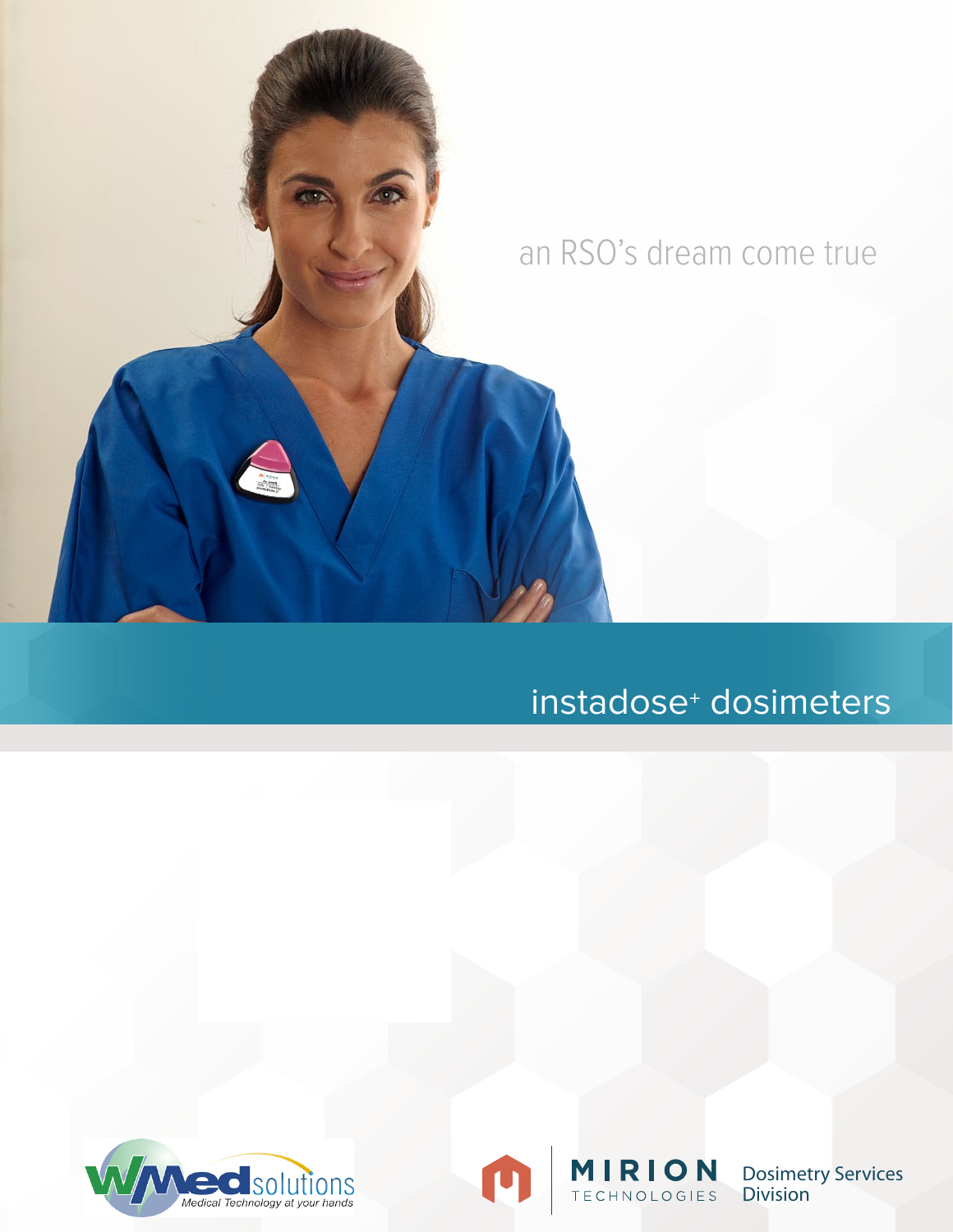# **OVERVIEW**

The instadose+ dosimeter helps Radiation Safety Officers (RSO) save time managing dosimetry programs by:

- **• Eliminating the badge collection process**
- **• Increasing compliance**
- **• Tracking and controlling dose for high risk employees**
- **• Reading intervals set for dose trending**
- **• Alerting e-mails sent when a dose exceeds a user specified level**



## **TECHNOLOGY BEHIND THE BADGE**

instadose+ dosimeters use Bluetooth Low Energy (BLE) Technology to transmit dose data. The following communication devices are used to capture reads from instadose+ badges that are within range:

- Smart devices with BLE technology with the instadose app installed
- • PCs with an instaLink-USB connected
- instaLink Hotspot Stations

A configurable calendar is used to set automatic read dates. At the scheduled date, the badge will attempt to transmit data to Mirion's secure servers. If communication does not occur, the badge will attempt to communicate every hour for 24 hours without intervention.

If the dosimeter is unable to communicate, the data will be stored until the next successful connection is established. Additionally, manual reads can be performed at anytime by pressing the button on the back of the badge.

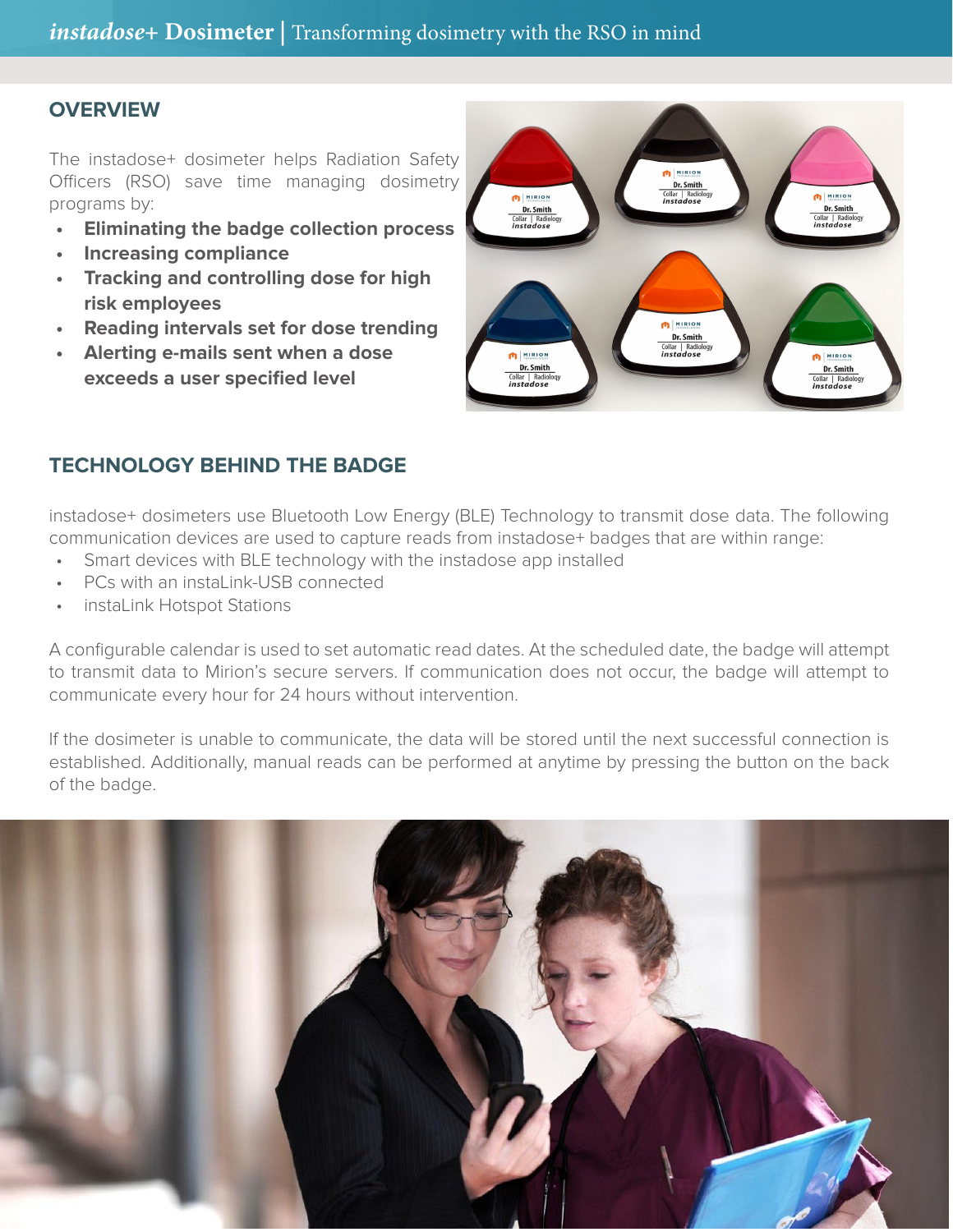

### **SECURE WEB-BASED MANAGEMENT**

Our web-based Account Management Program (AMP+) is a streamlined secure web-based account management system. From managing individual wearers, devices, and locations, we provide real-time access to account details, dosimeter assignments, reports, and pertinent account information.

## **INSTADOSE APP FOR YOUR SMART DEVICES**

The instadose app for smart devices is an application software that securely communicates dose data to Mirion's servers. The app allows you to view dose history, dosimeter assignment details , dose reads and status.

### **DOSE COMMUNICATION PRODUCTS**

#### **instaLink™ USB**

Capture and transmit dose data to Mirion's secure servers from your computer with an instaLink USB. For the instaLink USB to work it must be connected and the "id2monitor" driver must be installed. The minimum BLE communication range is 25' with greater range possible depending on the physical environment and straight line of sight.

#### **instaLink™ HotSpot Stations**

instaLink Hotspot Stations securely capture and transmit dose data to Mirion's servers. The BLE communication range is 25' or greater depending on the physical environment and straight line of sight. The instaLink Hotspot station can be connected to your network by Ethernet or WiFi.

The HotSpot measures 8" x 4".